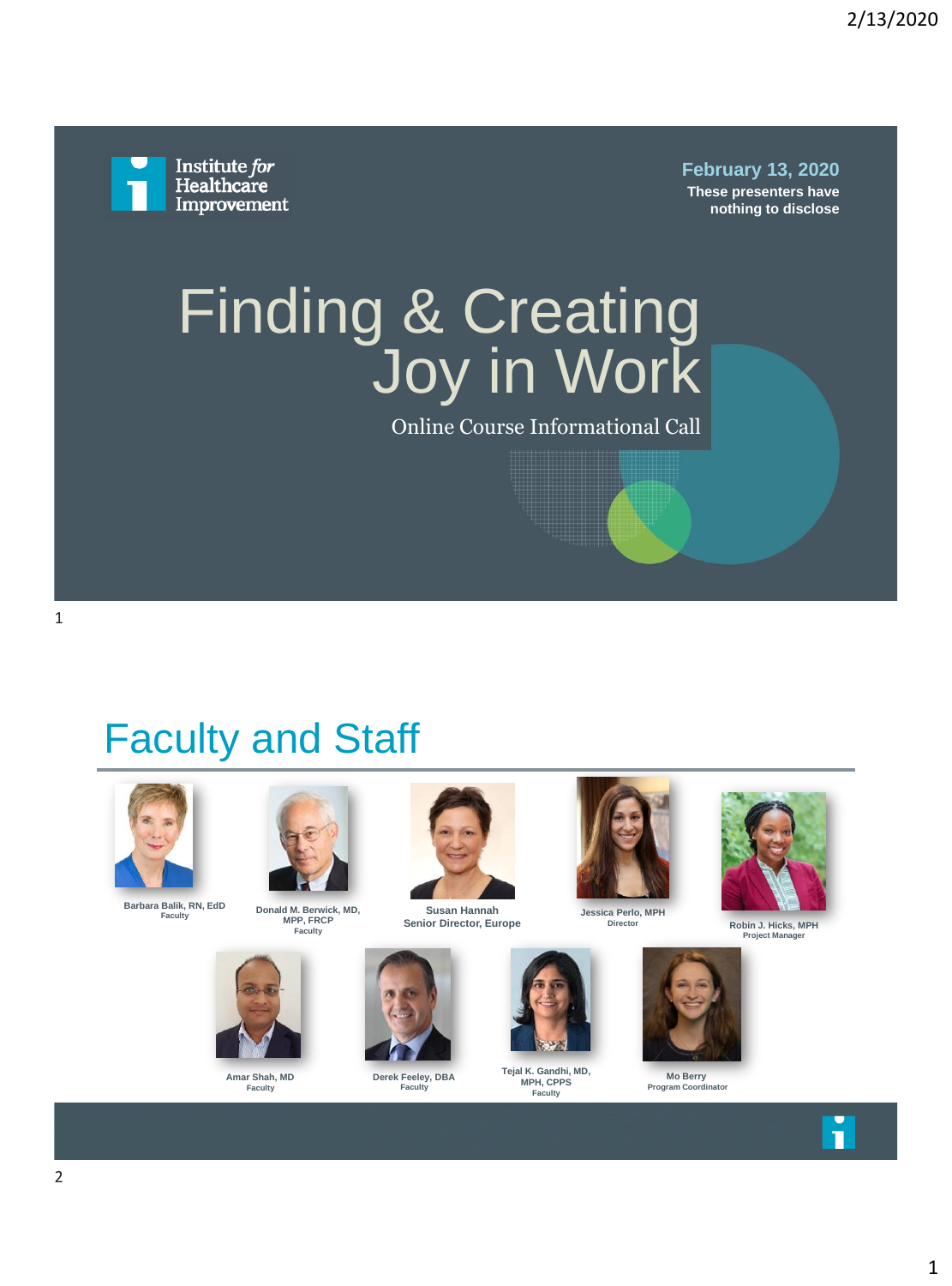#### Welcome to IHI

#### **Vision**

Everyone has the best care and health possible

#### **Mission**

Improve health and health care worldwide

#### **Joy in Work**

Harnessing the power of improvement science, IHI ignites action to connect today's health care workforce to the values of health care in a way that brings greater joy and sense of purpose.



# What We'll Cover Today

- Why Joy
- Who Should Attend
- Layout and Important Dates
- Course Assignments & Additions
- How We'll Stay in Touch
- Q&A

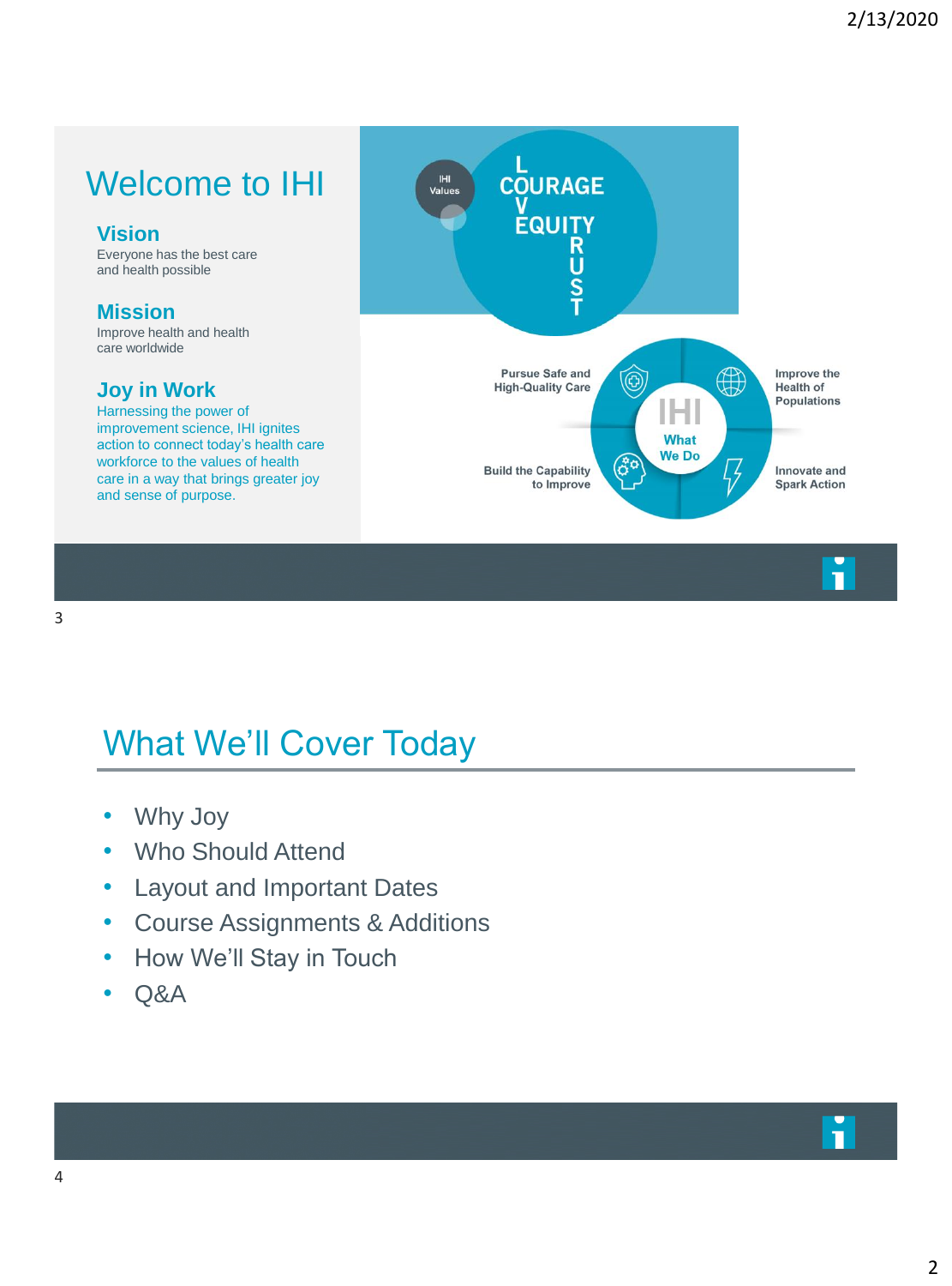### Course Objectives:

- Recognize the value of increasing joy in work at your organization
- Discuss key leadership behaviors that raise staff engagement and improve joy
- Build joy in work with staff using "what matters to you" framing
- Identify how behaviors that increase joy in work improve patient safety and other outcomes
- Identify at least two changes in your organization that will lead to greater joy in work
- Identify at least two measures you can use to determine if joy in work is increasing at your organization

#### Key content areas:

Importance of Joy in Work

Four steps to improving Joy

IHI Framework for Improving Joy in **Work** 

Measuring and assessing Joy

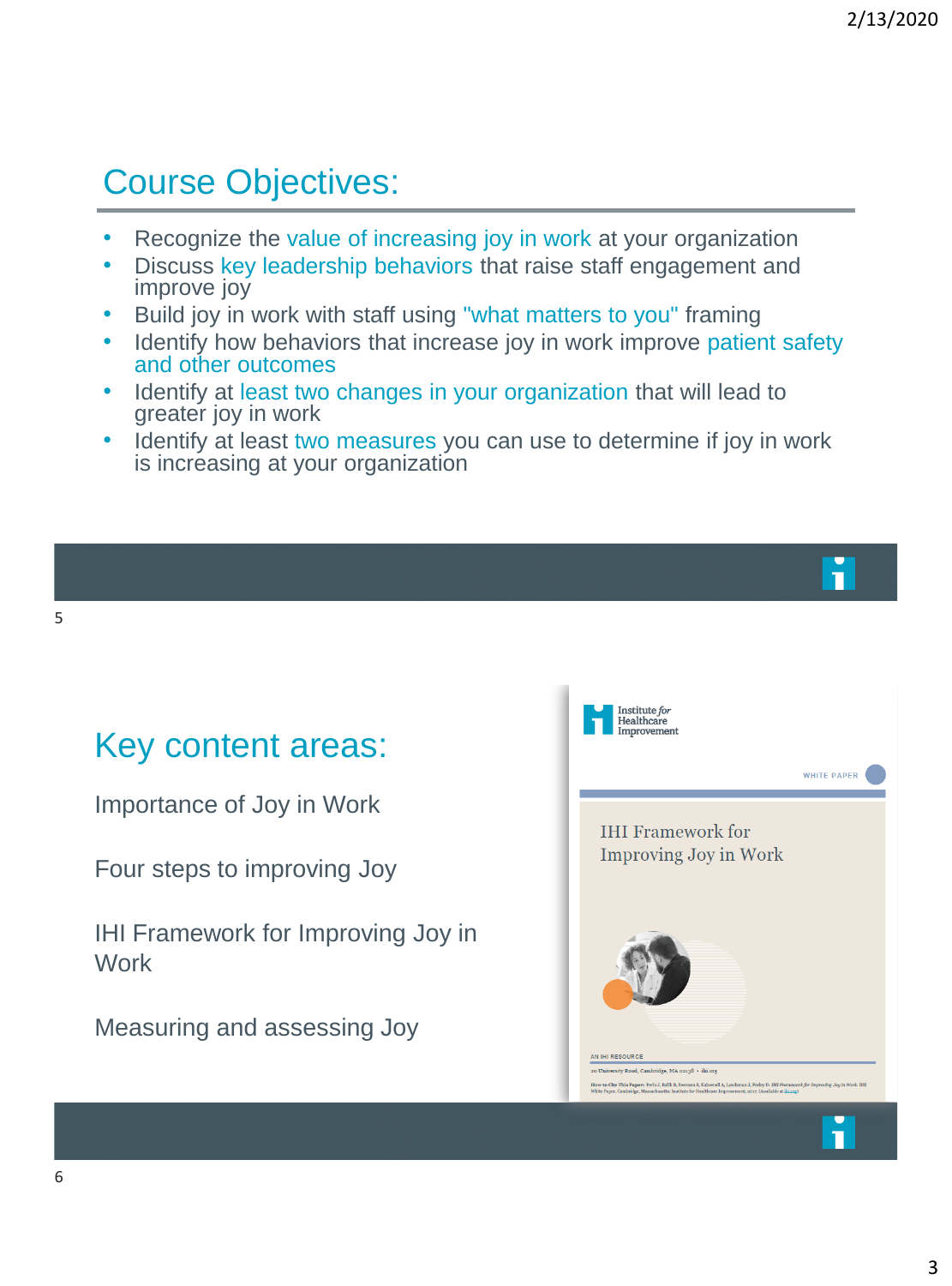#### Who Should Attend:

- Leaders at all levels
- **Managers**
- Administrators
- Care teams
- Anyone responsible for organizational outcomes in quality, safety, patient experience, staff satisfaction, and financial results



### Course Structure

- Bi-weekly video lessons and assignments
- Three group calls hosted by expert faculty
- Shared learning opportunities on social media
- Opportunity for added coaching

П

7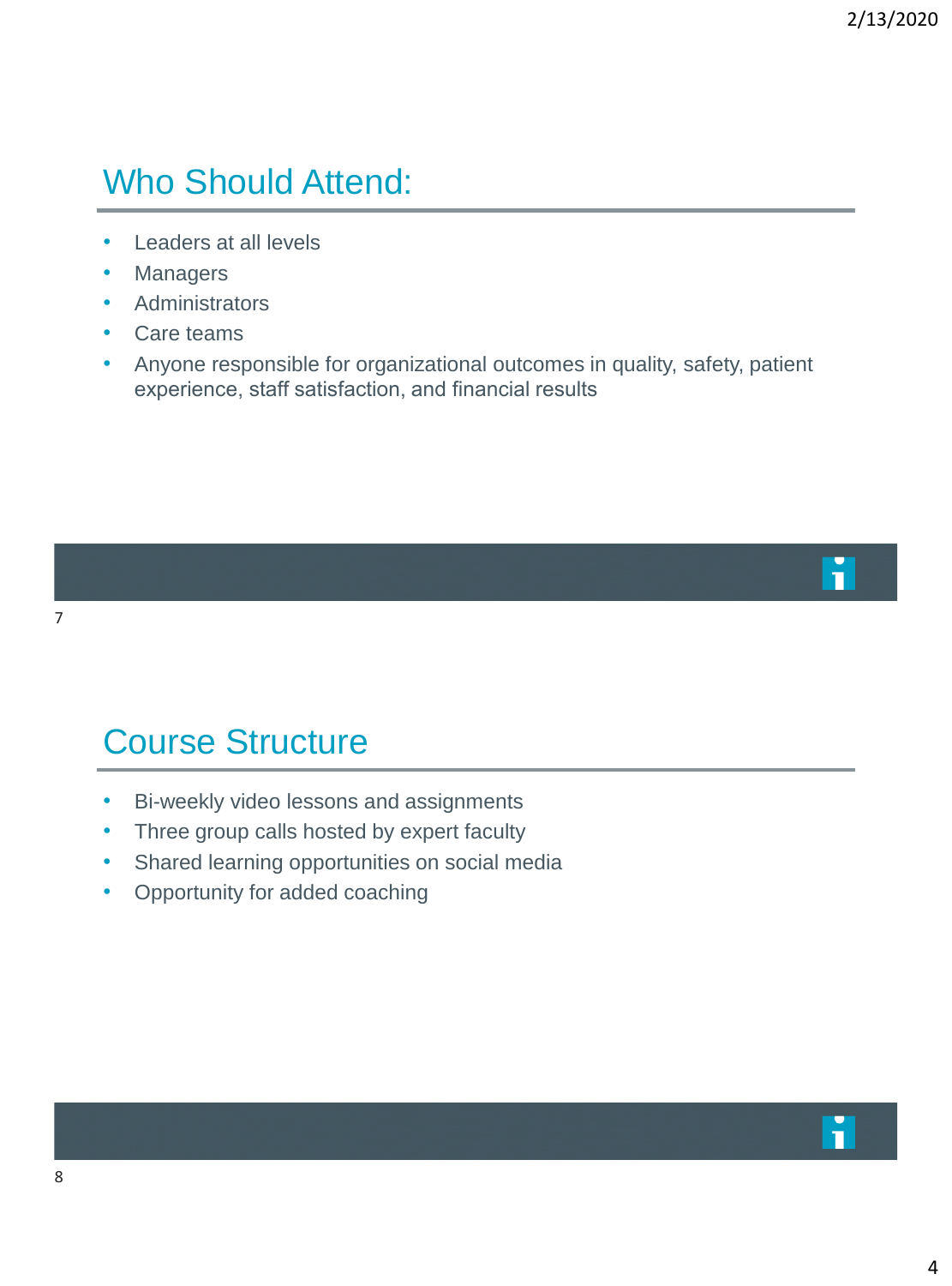### Added Coaching

- 3 forty-five-minute calls with an expert faculty member
- Develop leadership skills to remain focused and consistent when running an improvement project
- Discuss specific measurements and strategies for tracking progress
- Unite as a team with a common goal

### Course Dates

| <b>Date</b>                      | <b>Topic</b>                                 |
|----------------------------------|----------------------------------------------|
| March 11                         | Lesson 1: Why Joy?                           |
| March 25                         | Lesson 2: IHI's Framework for Joy in Work    |
| April 8                          | Lesson 3: Finding Pebbles and Getting Buy-in |
| April 16, 11:00 AM - 12:00 PM ET | Call: How's Testing Going?                   |
| April 22                         | Lesson 4: How Do You Measure Joy?            |
| May 5, 12:00 PM - 1:00 PM ET     | Call: Coaching Tests of Change               |
| May 6, 11:00 AM - 12:00 PM ET    | Lesson 5: Testing and Sharing Bright Spots   |
| <b>May 20</b>                    | Lesson 6: Sustaining and Spreading Joy       |
| May 27, 11:00 AM - 12:00 PM ET   | Call: What's Next?                           |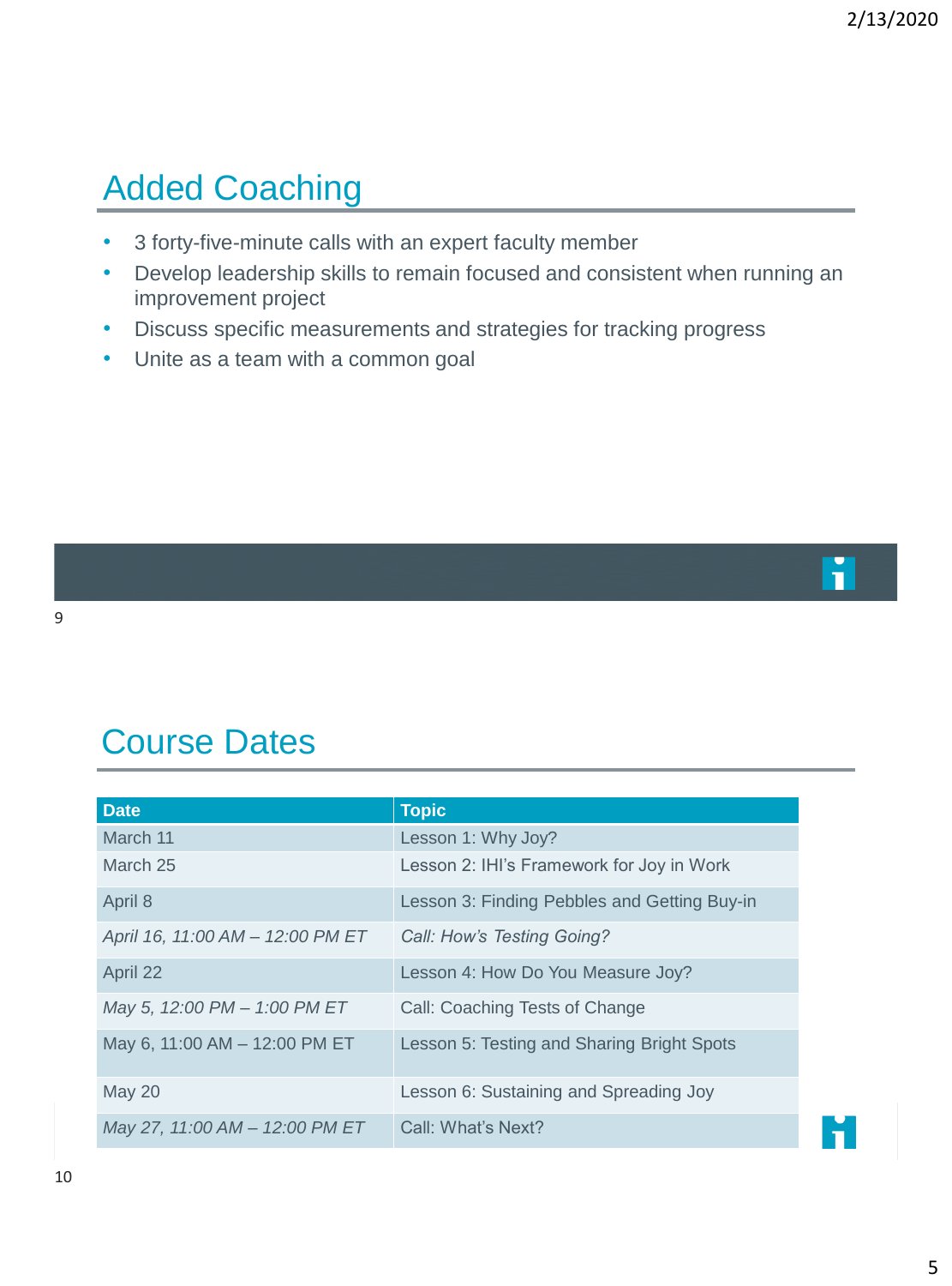# Video Lessons





### **Commitment**

- Lessons
	- Consist of 5-8 videos, approx.. 7 min each
- All-Learner Calls
	- 1 hour per call
- Assignments
	- Lessons 3, 5, & 6
	- 1 2 hours per assignment